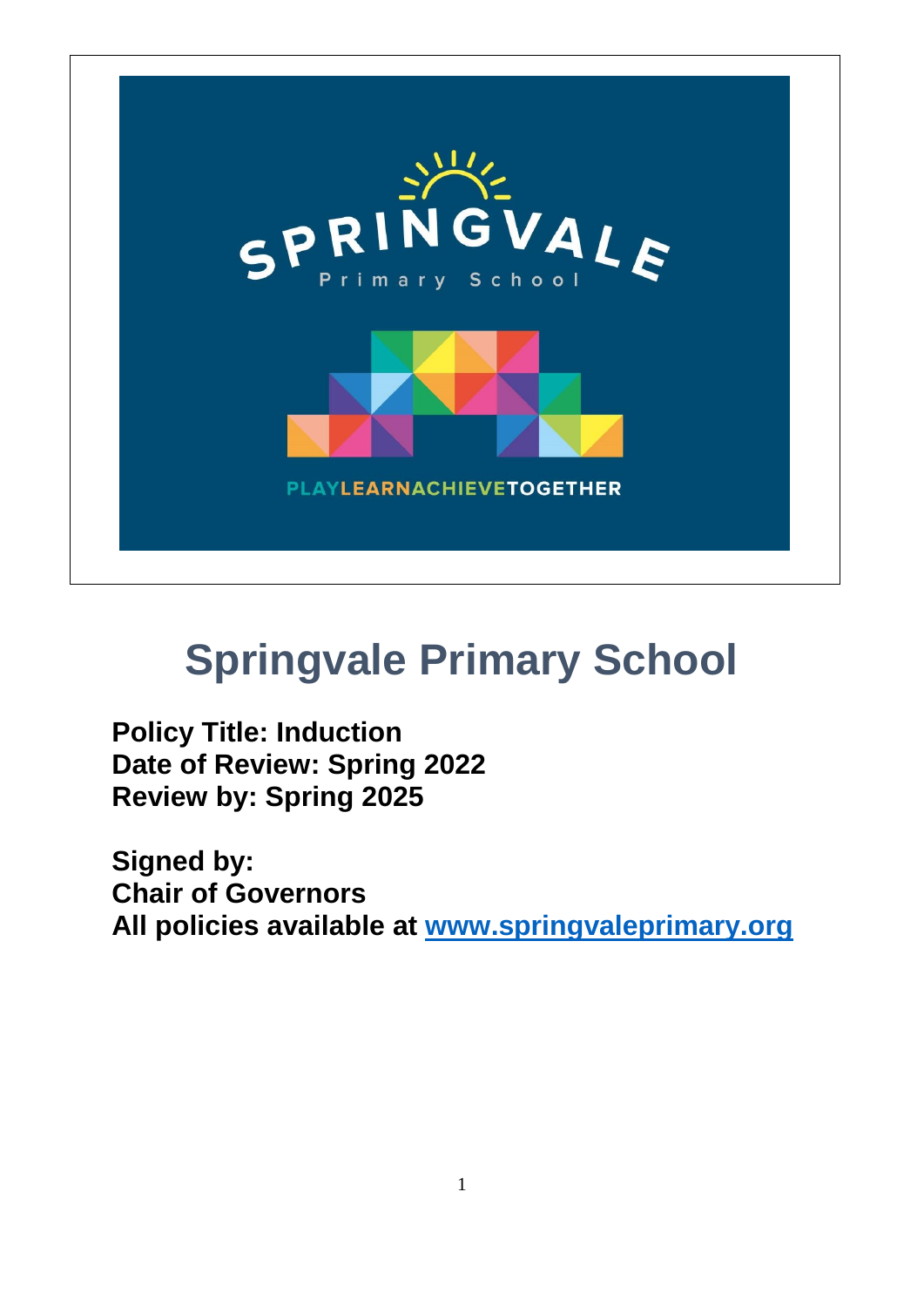# **Induction for Staff and Volunteers Policy Spring 2022**



#### **Introduction**

This policy was created after a period of consultation with relevant stakeholders within school. This policy sits alongside our Special Educational Needs and/or Disability (SEND) Offer which follows specific titles and questions that provide parents with a clear insight into all aspects of policy and provision for SEND pupils.

The policy has been formally adopted by governors and reflects our approach at Springvale Primary School.

#### **Aims and Principles**

The policy is underpinned by the central aims of Springvale Primary and values held by the school community:

#### **Aims of the school**

- Springvale is committed to promoting high standards of academic achievement for all learners in all subjects.
- As a school we will continue to develop and instil key life skills and values in our pupils.
- We will encourage positive relationships and communications between home, our community and the wider world.

In particular, Springvale School has an inclusive approach to our provision. Our aim is always to involve all our children and stakeholders in all areas of the curriculum and school life. In accordance with our **Disability Equality Scheme** we recognise that this may mean making special adaptations or arrangements from time to time for children with specific disabilities. We welcome the involvement of disabled adults in all areas of school life.

#### **Background Information**

Springvale Primary School is a caring and open school, where parents, children, staff and the wider school community all know that their views and needs will be listened to, in both education and personal areas.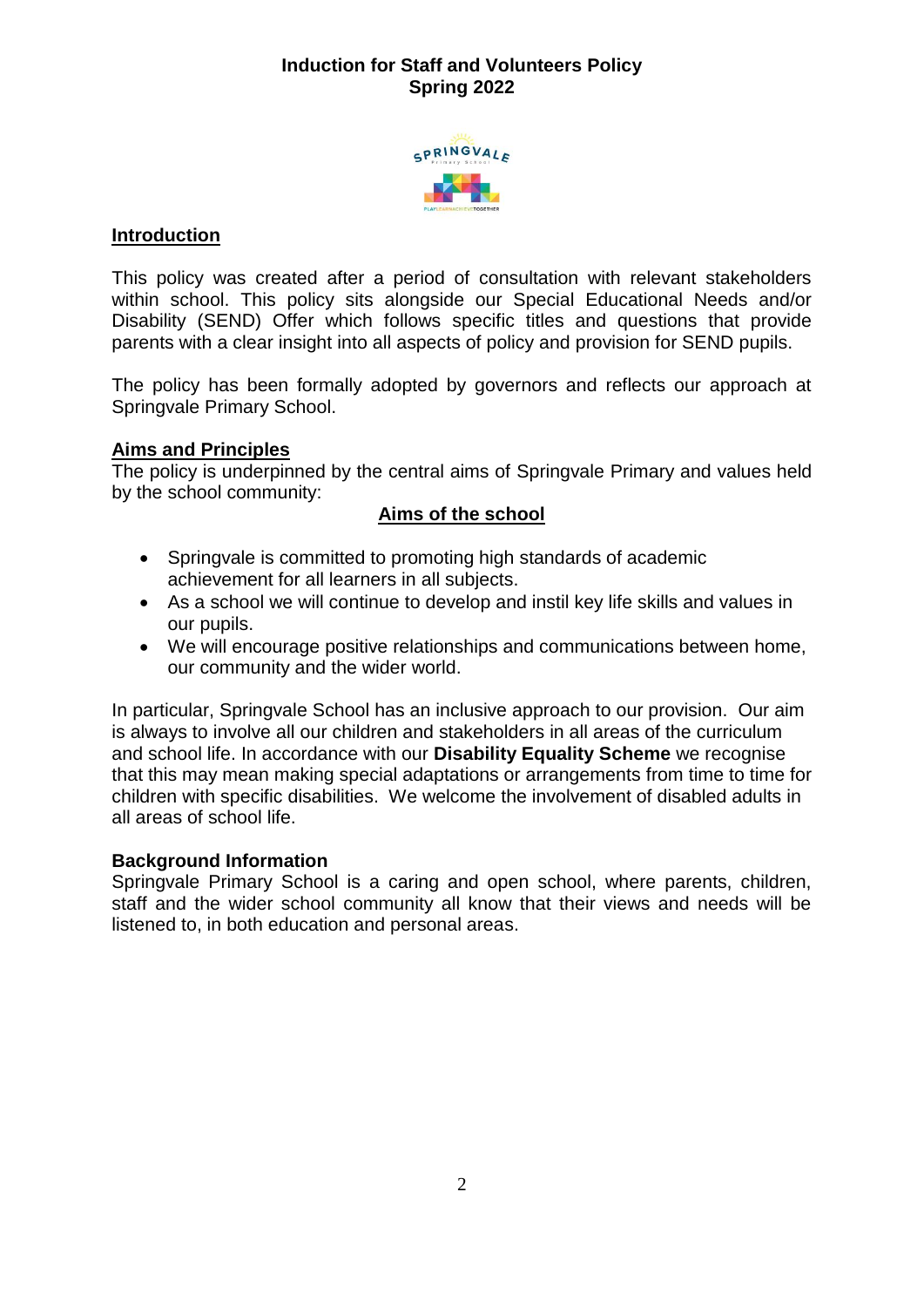# **Induction Policy**

# **Background**

- 1.1 This policy applies to all employees and also, as appropriate, to volunteers, agency staff and governors who will all receive a tailored induction programme which will include appropriate information, training, observation, and mentoring. Safeguarding Children and Child Protection will feature prominently in every induction programme.
- 1.2 The first weeks and months are vital to the success of any appointment. The arrangements made for introducing a new employee, volunteer or governor to the duties of the post, and to the school as a whole, provide the foundation for successful and safe contribution to the school. An induction programme has been prepared, tailored to the needs of the many different colleagues working or volunteering in the school. The programme is designed to help new employees, volunteers and governors become familiar with the requirements of their position and learn about the school culture, ethos and working practices effectively and efficiently so that they become knowledgeable and confident as quickly as possible. The Induction Programme should be crossreferenced to the NQT Induction requirements and probationary periods for support staff, as appropriate.

# **The Induction Process**

The induction process seeks to achieve the following:

- Provide general information and more specific training on the school's policies and procedures.
- Provide Child Protection and Safeguarding training
- Ensure that comprehensive Health and Safety procedures are explained including First Aid, Fire Awareness and procedures for personal safety
- Enable the colleague to contribute to improving and developing the overall effectiveness of the school, raising pupil achievement, and meeting the needs of pupils, parents and the wider community
- Contribute to the colleague's sense of job satisfaction and personal achievement
- Explain the school's Code of Conduct to ensure that all staff, volunteers and governors new to the school understand what is expected of them at the school and gain support to achieve those expectation
- Identify and address any specific training needs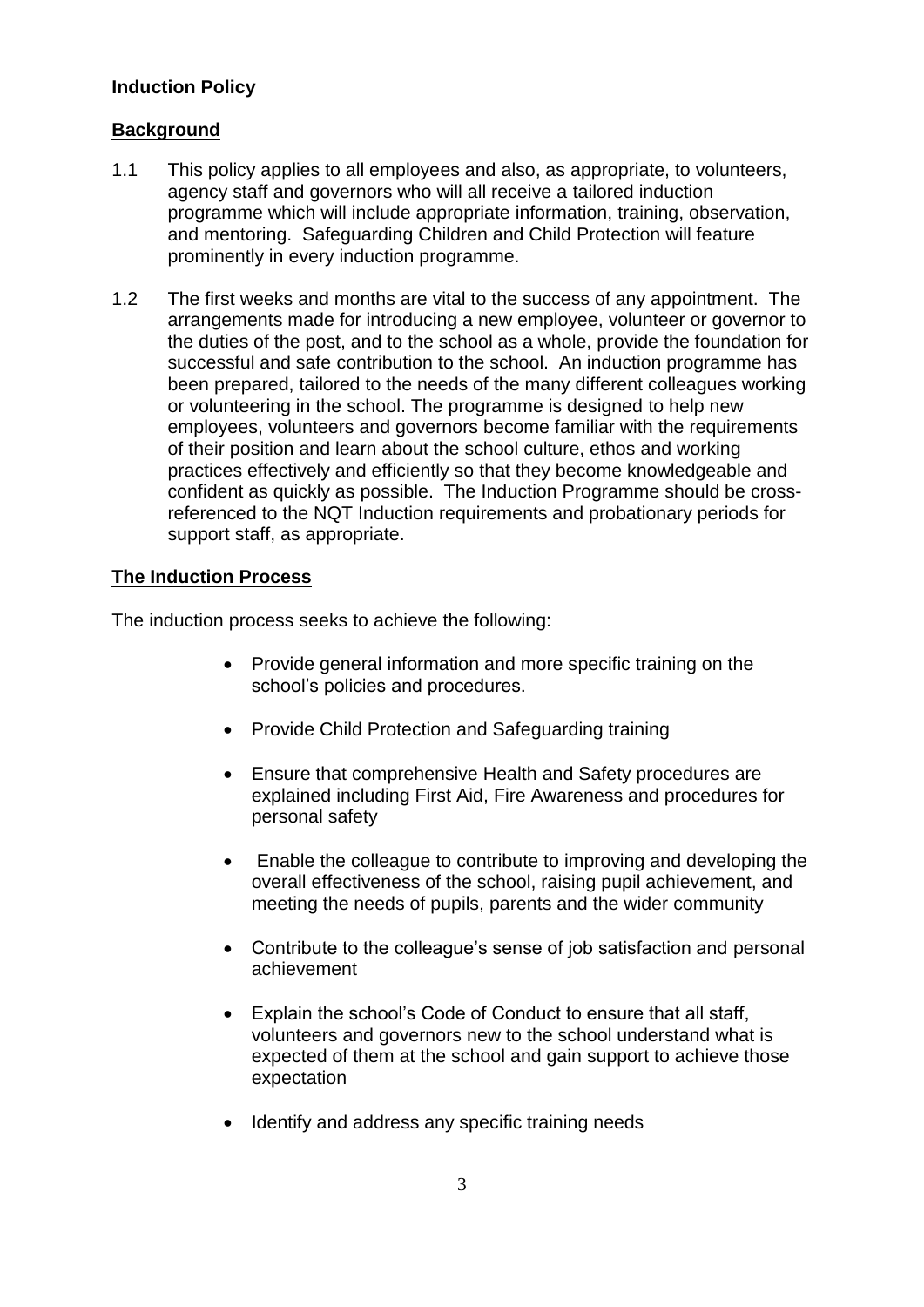# **The Induction Process**

- Section 1 Management and Organisation of Induction
- Section 2 The Induction Programme
- Section 3 **Induction Checklist**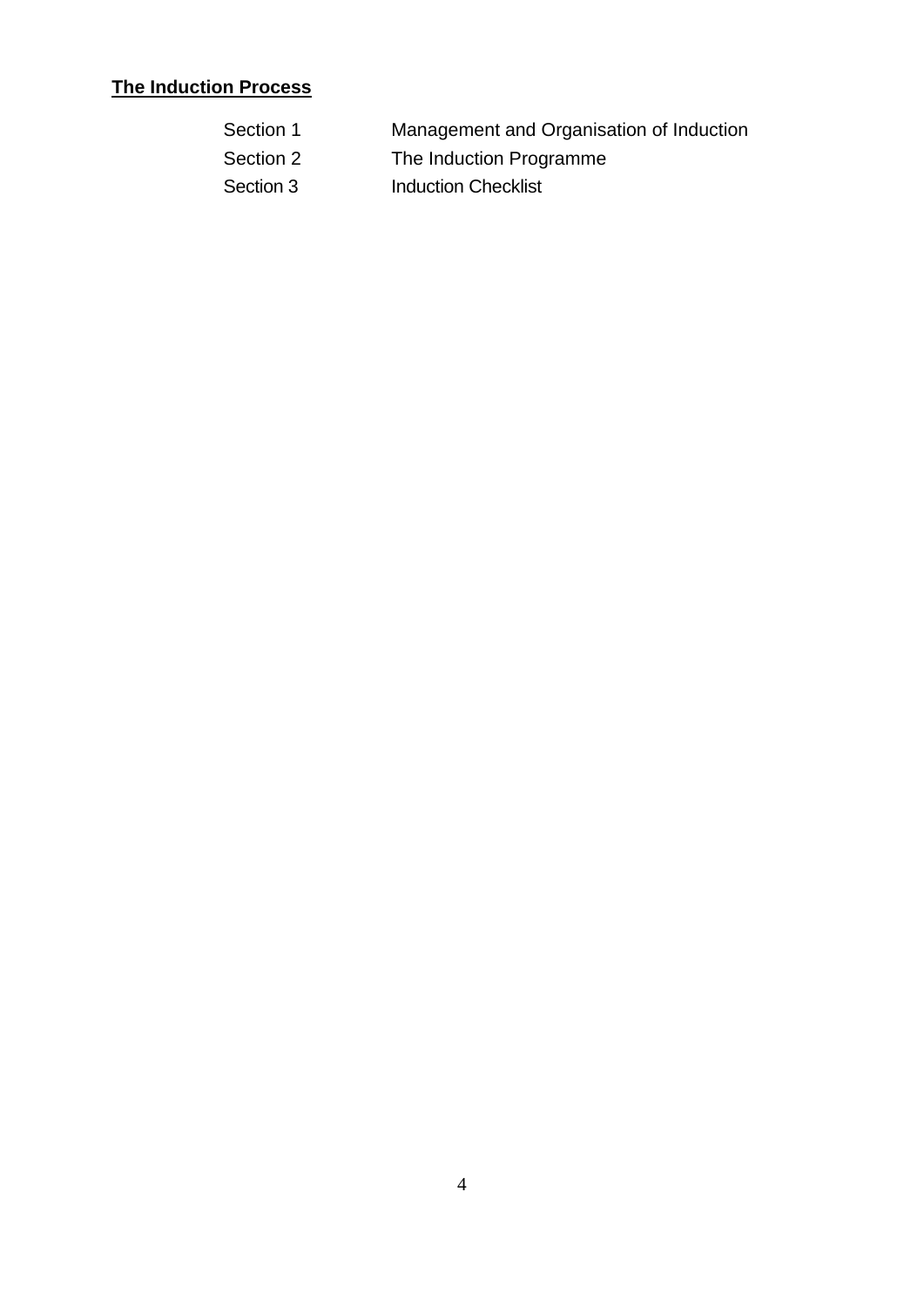# **Management and Organisation of Induction**

1. Responsibility for Induction

Helen Kelly is responsible for the overall management and organisation of induction of new employees, supply teachers, volunteers and agency staff.

Lee McClure / Emma Chapman are responsible for the overall management and organisation of induction of Governors.

- 2. The person responsible for induction should
	- Make arrangements to ensure that a new member of staff, volunteer or governor is welcomed
	- Ensure that immediate needs are identified **before** taking up the position where possible
	- Provide, if appropriate, a tour of the school and information about facilities, answering questions and giving practical advice
	- Introduce key personnel.
	- Ensure that an Induction Programme is provided, delivered and evaluated.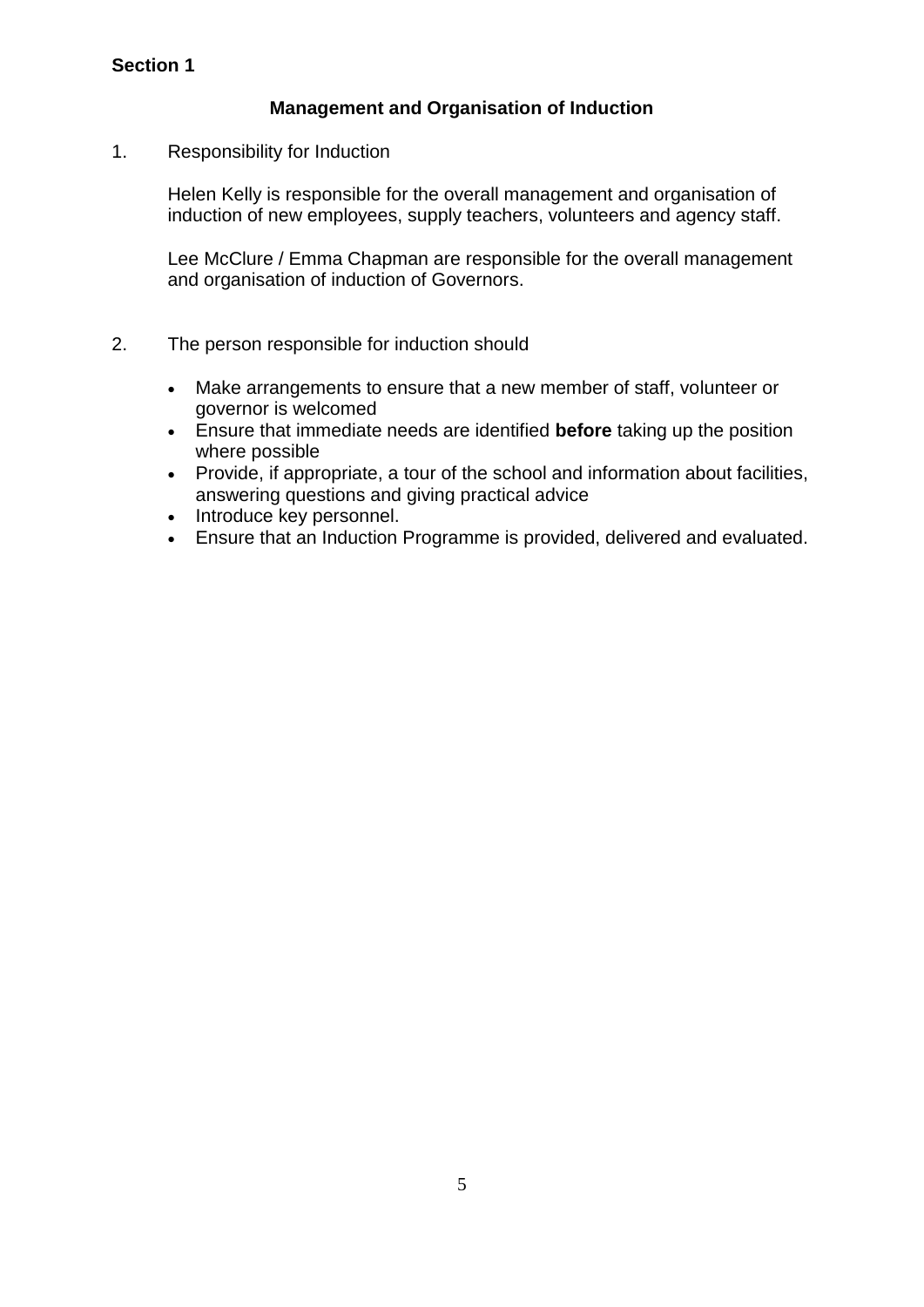# **Section 2**

# **The Induction Programme**

# **Induction Programme**

The person responsible for induction should ensure that an Induction Programme is provided personally, or by the line manager or mentor, or another person with delegated responsibility, which will include:

- an induction checklist of the policies, procedures and training to be covered
- a statement of training needs, in particular Child Protection and Health and **Safety**
- a training timetable
- a checklist of the policies and procedures to be understood
- details of help and support available
- details of other relevant individuals with responsibility for induction e.g. the designated mentor or supervisor
- details of work shadowing, if appropriate

These are detailed in an induction booklet which is tailored to each group as set out below.

The induction programmes are tailored to specific individuals. Areas which should be considered for each category of staff are set out below. These are not intended to be exhaustive and careful consideration should be given in relation to each post and the experience of the post holder.

# **Supply Teachers and Agency Staff**

All new supply teachers and agency staff will be given appropriate induction advice, training and resources by Helen Kelly. This will include:

- Provision of general information
- Safeguarding children and children protection
- Health and safety
- Fire and emergency procedures
- First aid
- Code of Conduct
- Behaviour management policy
- Relevant information on curriculum, schedules and timetables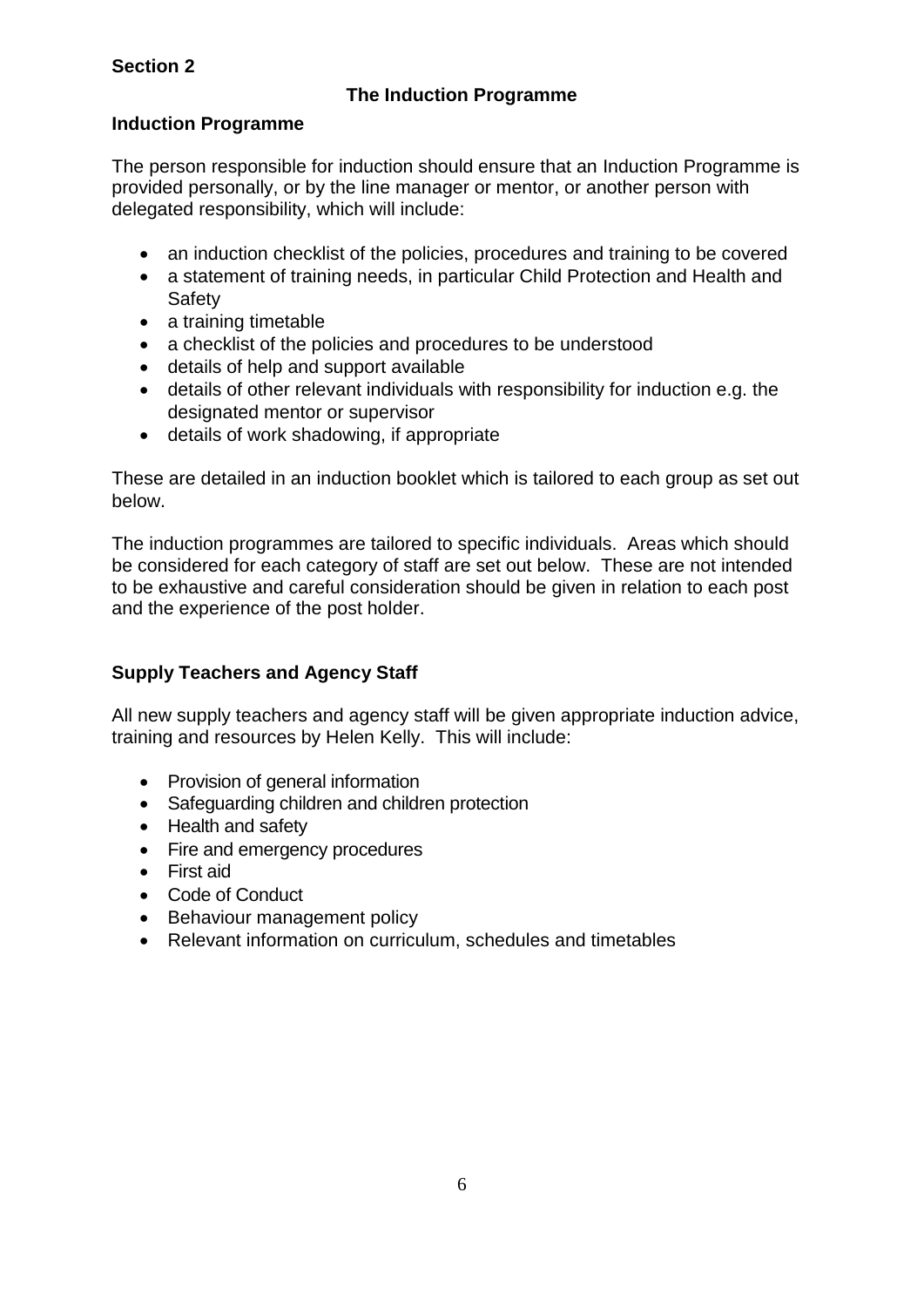# **Teaching Staff including Teaching assistants**

All new staff will be given appropriate induction advice, training and resources by Helen Kelly. This will include:

- Provision of general information
- Safeguarding children and children protection
- Health and safety
- Fire and emergency procedures
- First aid
- Policy documents, including School Improvement/Development plan
- Assessment advice, recording, reporting, resources and procedures,
- Information on whole school and year group resources, including ICT
- Timetables

#### **Administrative Staff**

All new staff will be given appropriate induction advice, training and resources by Emma Chapman and Helen Kelly. This will include:

- Provision of general information
- Safeguarding children and children protection
- Health and safety
- Fire and emergency procedures
- First aid
- Code of Conduct
- School administrative systems and procedures
- Specific job related training such as finance, for recruitment selection administration etc.

#### **Midday and Cover supervisors**

All new staff will be given appropriate induction advice, training and resources by Helen Kelly. This will include:

- Provision of general information
- Safeguarding children and children protection
- Health and safety
- Fire and emergency procedures
- First aid
- Code of Conduct
- Specific job related training such as behaviour management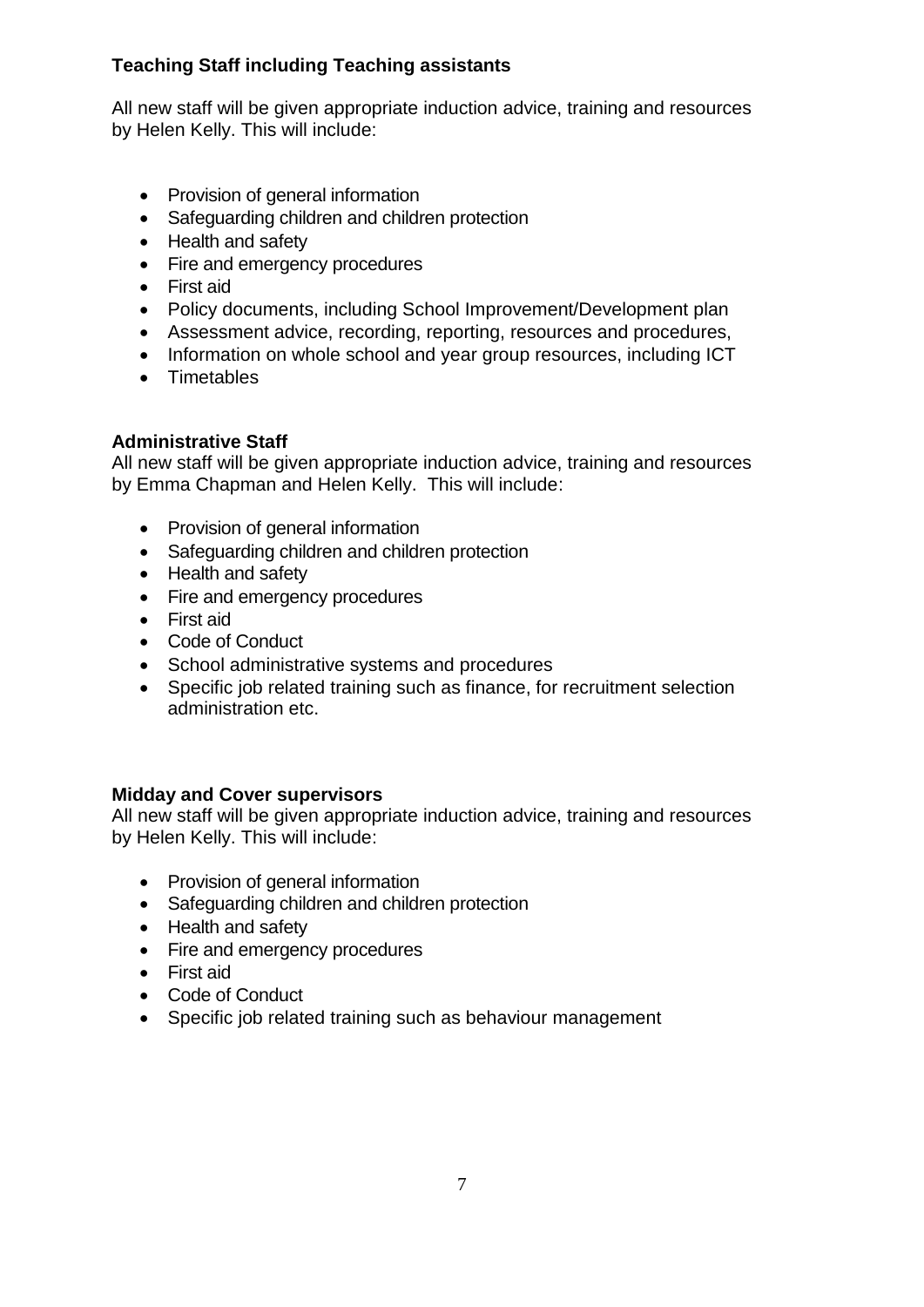#### **Governors**

All new Governors will be given appropriate induction advice, training and resources by Lee McClure / Emma Chapman. This may include:

- Safeguarding children and children protection
- Health and safety
- Fire and emergency procedures
- First aid
- Code of Conduct
- Current relevant school information, policy documents and School Improvement Plan data
- Dates and times of whole governing body and sub committee meetings
- Access and information of previous governing body minutes,
- Latest governing body report to parent and school newsletters
- Information and access to governor training courses

#### **Volunteers**

All new volunteers will be given appropriate induction advice, training and resources by Helen Kelly. This will include:

- Provision of general information
- Safeguarding children and children protection
- Health and safety
- Fire and emergency procedures
- First aid
- Code of Conduct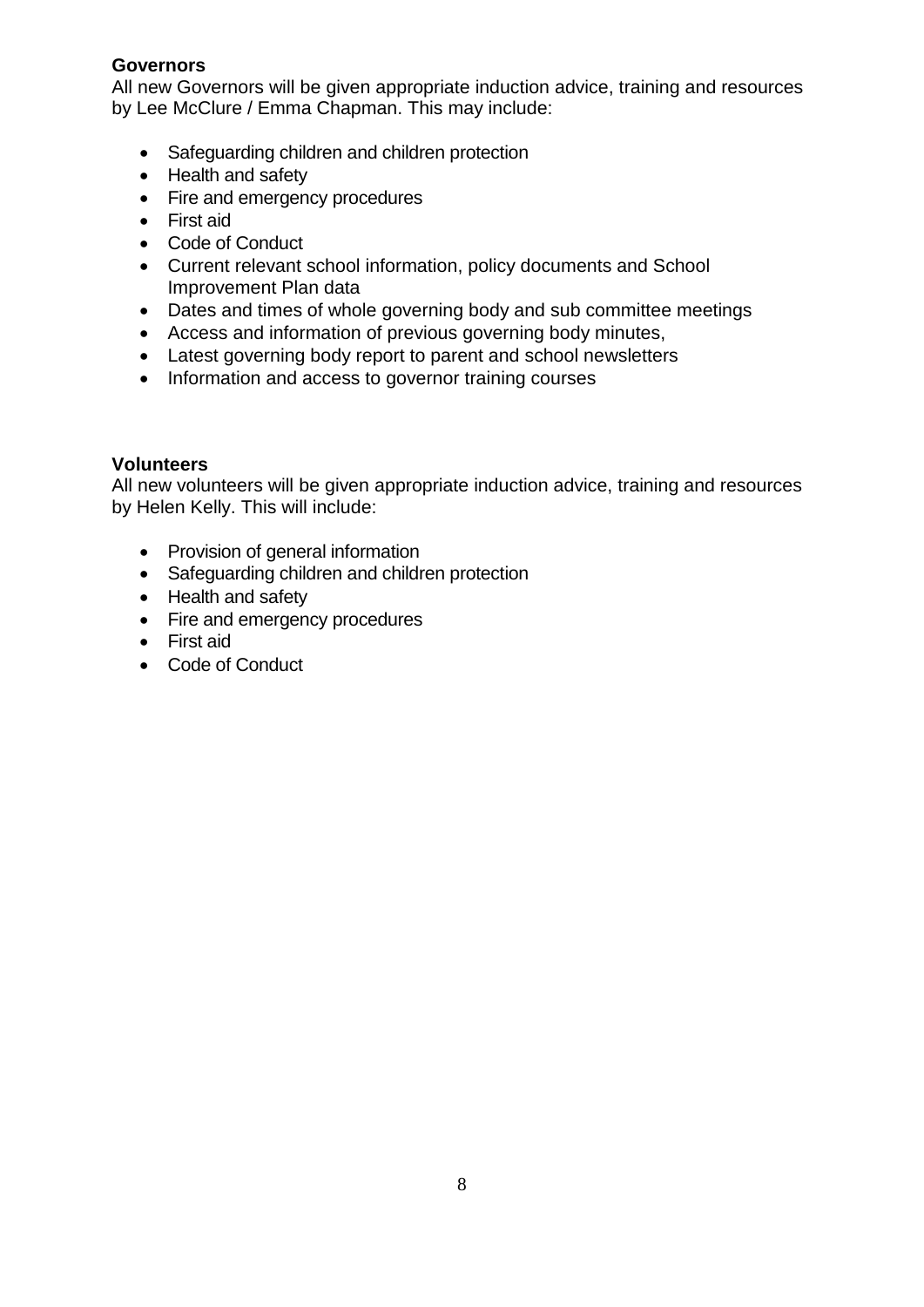# **Section 3 General Induction Checklist**

| <b>Start Date</b> |
|-------------------|
|                   |

# **Name of Senior Colleague/Mentor \_\_\_\_\_\_\_\_\_\_\_\_\_\_\_\_\_\_\_\_\_\_\_\_\_\_\_\_\_\_\_\_\_\_\_\_\_\_\_**

| <b>Induction Element</b>                                                                          | <b>Tick on</b><br>completion | <b>Notes</b> |
|---------------------------------------------------------------------------------------------------|------------------------------|--------------|
| Day One                                                                                           |                              |              |
| Meet Induction Co-ordinator                                                                       |                              |              |
| Introduction to Senior Colleague/Mentor                                                           |                              |              |
| Tour work area & introduction to work colleagues and<br>work area                                 |                              |              |
| Location of facilities - toilets etc                                                              |                              |              |
| Hours of work - including details of flexi-time<br>arrangements, if applicable                    |                              |              |
| Arrangements for breaks and lunch                                                                 |                              |              |
| Telephone System & arrangements for personal calls                                                |                              |              |
| Introduce to Safeguarding Lead and clarify procedure in<br>the event of an disclosure or incident |                              |              |
| <b>ICT and Resources familiarisation</b>                                                          |                              |              |
| Health and Safety aspects relating to individual's work<br>environment                            |                              |              |
| Fire and emergency procedures                                                                     |                              |              |
| First aid                                                                                         |                              |              |
| Exposure to hazardous substances and<br>appropriate controls                                      |                              |              |
| Removal of sharp objects                                                                          |                              |              |
| <b>PPE</b>                                                                                        |                              |              |
| Use of work equipment                                                                             |                              |              |
| Details of any medical needs                                                                      |                              |              |

| <b>During First Week</b>                                                                                                      |  |
|-------------------------------------------------------------------------------------------------------------------------------|--|
| Planned meetings with key people                                                                                              |  |
| Personal programme and planned introduction to duties<br>of post - agreed with the Induction Co-ordinator                     |  |
| Meet with Induction Co-ordinator at the end of the first<br>week, review progress and agree training and<br>development needs |  |
| Identify development needs and agree means of meeting<br>- Child protection, Safeguarding, first aid, etc.                    |  |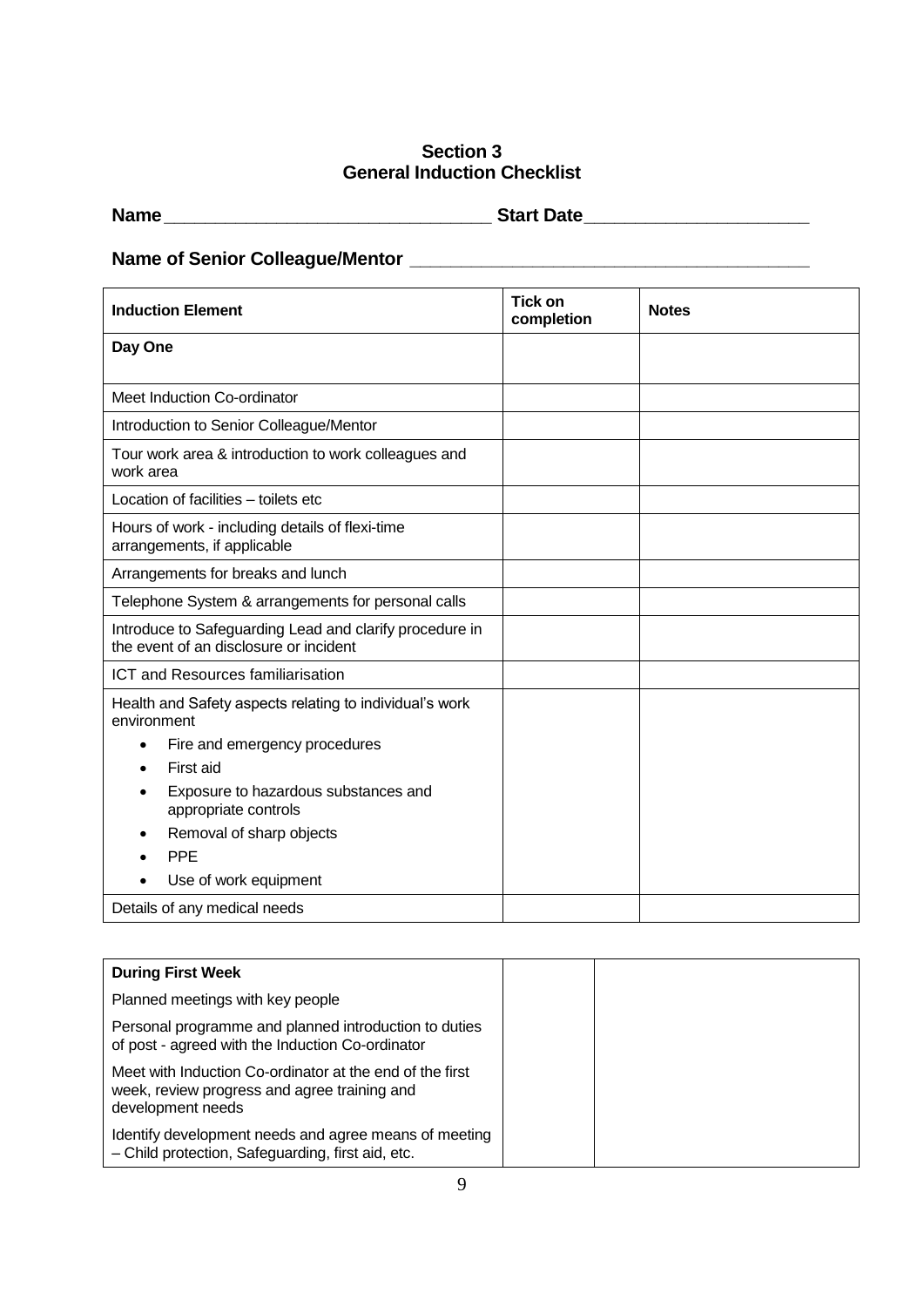| <b>End of First Month</b>                                                                                                            |  |
|--------------------------------------------------------------------------------------------------------------------------------------|--|
| Meet with Induction Co-ordinator and review progress.<br>Agree action plan to deal with outstanding items                            |  |
| <b>End of Three Months</b>                                                                                                           |  |
| Meet with Induction Co-ordinator to determine whether<br>Induction Programme is complete or if there are still<br>outstanding items. |  |
| Agree an action plan to deal with any outstanding items                                                                              |  |
| If Induction Programme is complete, discuss possible<br>courses of action in relation to future development of the<br>job role       |  |

| <b>Policies and Procedures</b>                                                                                                                                                                                                                                                                                                                                                                                                                                                                                                                                                                 | <b>Tick on</b><br><b>Completion</b> | <b>Notes</b> |
|------------------------------------------------------------------------------------------------------------------------------------------------------------------------------------------------------------------------------------------------------------------------------------------------------------------------------------------------------------------------------------------------------------------------------------------------------------------------------------------------------------------------------------------------------------------------------------------------|-------------------------------------|--------------|
| <b>Health and Safety</b>                                                                                                                                                                                                                                                                                                                                                                                                                                                                                                                                                                       |                                     |              |
| This will include:                                                                                                                                                                                                                                                                                                                                                                                                                                                                                                                                                                             |                                     |              |
| Provision of or reference to the location of the<br>$\bullet$<br>school policy.                                                                                                                                                                                                                                                                                                                                                                                                                                                                                                                |                                     |              |
| Information and training in relation to the<br>$\bullet$<br>employee's responsibilities                                                                                                                                                                                                                                                                                                                                                                                                                                                                                                        |                                     |              |
| Fire and emergency procedures<br>This will include:<br>Location of school/building Fire Safety Manual<br>$\bullet$<br>Fire Action and other fire notices,<br>$\bullet$<br>Location of firefighting equipment,<br>$\bullet$<br>Means of raising the alarm including the<br>position of fire alarm points (i.e. break glass<br>units),<br>Fire evacuation procedure and means of<br>escape,<br>Fire assembly points,<br>times of fire alarm sounder tests, and<br>any other relevant information.<br>Further training may be necessary depending<br>upon the responsibilities of the post holder |                                     |              |
| <b>First Aid</b>                                                                                                                                                                                                                                                                                                                                                                                                                                                                                                                                                                               |                                     |              |
| This will include:<br>Location of first aid provisions,<br>$\bullet$<br>Location of notices bearing details of qualified<br>First Aiders,<br>Means of obtaining first aid assistance,<br>$\bullet$<br>any other relevant information.<br>Policy on providing first aid for pupils<br>Further training may be necessary depending<br>upon the responsibilities of the post holder                                                                                                                                                                                                               |                                     |              |
| Policy and procedures relating to Safeguarding<br><b>Children and Child Protection</b>                                                                                                                                                                                                                                                                                                                                                                                                                                                                                                         |                                     |              |
| This will include:                                                                                                                                                                                                                                                                                                                                                                                                                                                                                                                                                                             |                                     |              |
| Child protection<br>$\bullet$                                                                                                                                                                                                                                                                                                                                                                                                                                                                                                                                                                  |                                     |              |